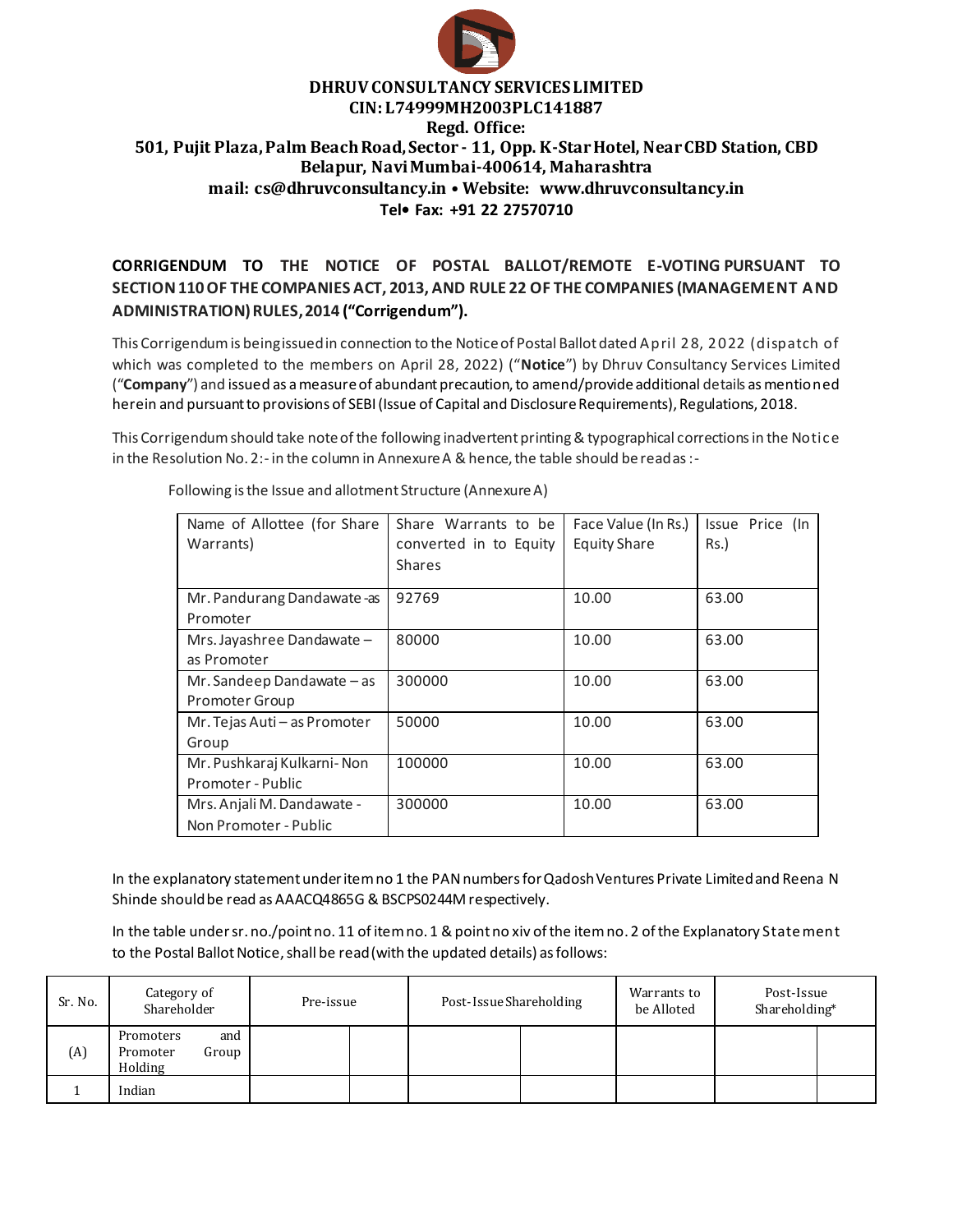

## **DHRUV CONSULTANCY SERVICES LIMITED**

# **CIN: L74999MH2003PLC141887**

**Regd. Office:**

**501, Pujit Plaza, Palm Beach Road, Sector - 11, Opp. K-Star Hotel, Near CBD Station, CBD Belapur, Navi Mumbai-400614, Maharashtra**

**mail: cs@dhruvconsultancy.in • Website: www.dhruvconsultancy.in**

 $\mathcal{L}$ 

**Tel• Fax: +91 22 27570710**

|                | - Individual                                                                             |                      |              |                  |        |        |          |          |
|----------------|------------------------------------------------------------------------------------------|----------------------|--------------|------------------|--------|--------|----------|----------|
|                | Pandurang<br>Dandawate                                                                   | 3947360@             | 27.61        | 3947360          | 21.57  | 92769  | 4040129* | 21.02    |
|                | Jayashree<br>Dandawate                                                                   | 2910740 <sup>@</sup> | 20.36        | 2910740          | 15.91  | 80000  | 2990740* | 15.56    |
|                | Prutha Dandawate                                                                         | 1182910              | 8.27         | 1182910          | 6.47   |        | 1182910  | 6.15     |
|                | Tanvi Auti                                                                               | 1586950              | 11.10        | 1586950          | 8.67   |        | 1586950  | 8.26     |
|                | Sandeep Dandawate                                                                        | $26000^{\circ}$      | 0.18         | 26000            | 0.14   | 300000 | 326000*  | 1.70     |
|                | Tejas Auti                                                                               | 18000 <sup>@</sup>   | 0.13         | 18000            | 0.10   | 50000  | 68000*   | 0.35     |
|                | Sub Total:                                                                               | 9671960              | 67.66        | 9671960          | 52.86  | 522769 | 10194729 | 53.05    |
| 2              | Foreign Promoters                                                                        |                      |              |                  |        |        |          |          |
|                | Sub Total (A)                                                                            | 9671960              | 67.66        | 9671960          | 52.86  | 522769 | 10194729 | 53.05    |
| (B)            | Non-Promoters<br>Holding:                                                                |                      |              |                  |        |        |          |          |
| $\mathbf{1}$   | Mutual Funds                                                                             | $\theta$             | $\bf{0}$     | $\boldsymbol{0}$ | 0.00   |        | $\Omega$ | $\theta$ |
| $\overline{2}$ | Foreign<br>Portfolio<br>Investors                                                        | 8000                 | 0.06         | 8000             | 0.04   |        | 8000     | 0.04     |
| 3              | Individuals                                                                              |                      |              |                  |        |        |          |          |
| (i)            | Pushkaraj Kulkarni                                                                       | $0^\omega$           | 0.00         | $\boldsymbol{0}$ | 0.00   | 100000 | 100000*  | 0.52     |
| (iv)           | Anjali Dandawate                                                                         | 22000                | 0.15         | 22000            | 0.12   | 300000 | 322000   | 1.68     |
| (v)            | Other                                                                                    | 4193605              | 29.33        | 4193605          | 22.92  |        | 4193605  | 21.82    |
| $\overline{4}$ | <b>HUF</b>                                                                               | 187827               | 1.31         | 187827           | 1.03   |        | 187827   | 0.98     |
| 5              | Non-Resident<br>Indian (NRI)                                                             | 48615                | 0.34         | 48615            | 0.27   |        | 48615    | 0.25     |
| 6              | Trusts                                                                                   | 10000                | 0.07         | 10000            | 0.05   |        | 10000    | 0.05     |
| 7              | Ventures<br>Qadosh<br>Private Limited<br>$\sim$<br>Promoter<br>Non<br>$\omega$<br>Public | $\boldsymbol{0}$     | $\mathbf{0}$ | 3200000          | 17.49  |        | 3200000  | 16.65    |
| 8              | Reena N Shinde -<br>Non<br>Promoter<br>$\overline{\phantom{a}}$<br>Public                | $\mathbf{0}$         | $\mathbf{0}$ | 800000           | 4.37   |        | 800000   | 4.16     |
| 9              | <b>Clearing Members</b>                                                                  | 32430                | 0.23         | 32430            | 0.18   |        | 32430    | 0.17     |
| 10             | <b>Bodies Corporate</b>                                                                  | 121563               | 0.85         | 121563           | 0.66   |        | 121563   | 0.63     |
|                | Sub Total (B)                                                                            | 4624040              | 32.34        | 8624040          | 47.14  | 400000 | 9024040  | 46.95    |
|                | <b>Grand Total</b>                                                                       | 14296000             | 100          | 18296000         | 100.00 | 922769 | 19218769 | 100      |
|                |                                                                                          |                      |              |                  |        |        |          |          |

\*Assuming all the Warrants are converted into the Equity Shares of the Company.

@Existing Shareholding prior to the issue.

*Note: Considering the Proposed issue of Share Warrants under the Preferential Allotment, the Company here in onwards shall follow the said structure covering the categories and percentages in all its submissionsthereon.* 

By this corrigendum, the members of the Company and public at large are informed that:-